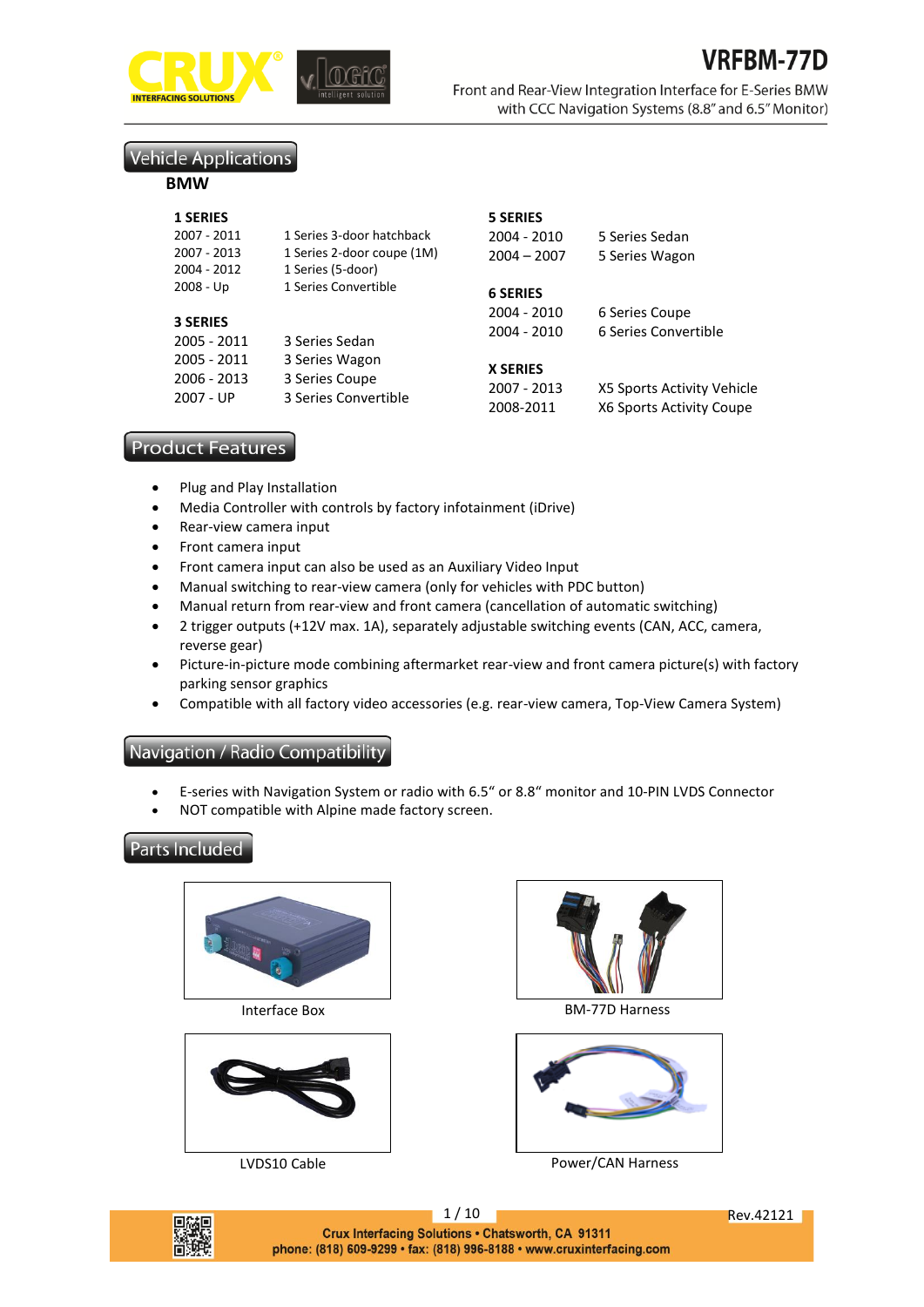Front and Rear-View Integration Interface for E-Series BMW with CCC Navigation Systems (8.8" and 6.5" Monitor)

**Wiring Diagram See Warning Below**



# **Setting the DIP Switches of the VRFBM-77D**

DIPs 1 and 2 on the back of the interface box are used to set the monitor type. The default setting is:

| <b>Vehicle / Navigation</b> | Dip 1      | Dip 2      | Dip 3      |
|-----------------------------|------------|------------|------------|
| <b>M-ASK Version 1</b>      | <b>OFF</b> | <b>OFF</b> | <b>OFF</b> |
| M-ASK Version 2             | <b>OFF</b> | ON         | <b>OFF</b> |
| <b>CCC Version 1</b>        | ON         | <b>OFF</b> | <b>OFF</b> |
| <b>CCC Version 2</b>        | OΝ         | OFF        | ΩN         |

**After each change of the DIP Switch settings you have to execute a power reset of the interface!**

## *WARNING:*

*1. DO NOT connect the Quadlock Connector to Factory Radio CD Headunit UNLESS the 10 Pin LVDS Cable has been properly and completely connected to factory display and all the other 10 Pin LVDS cable connections have been made according to the wiring diagram above or the factory display will be damaged;*

*2. DO NOT connect the 10 Pin LVDS Cable when the Radio is Powering ON or the factory display will be damaged; 3. When the Radio CD Headunit is active (powered ON ), DO NOT disconnect any of the 10 pin LVDS Connections or the factory display will be damaged.*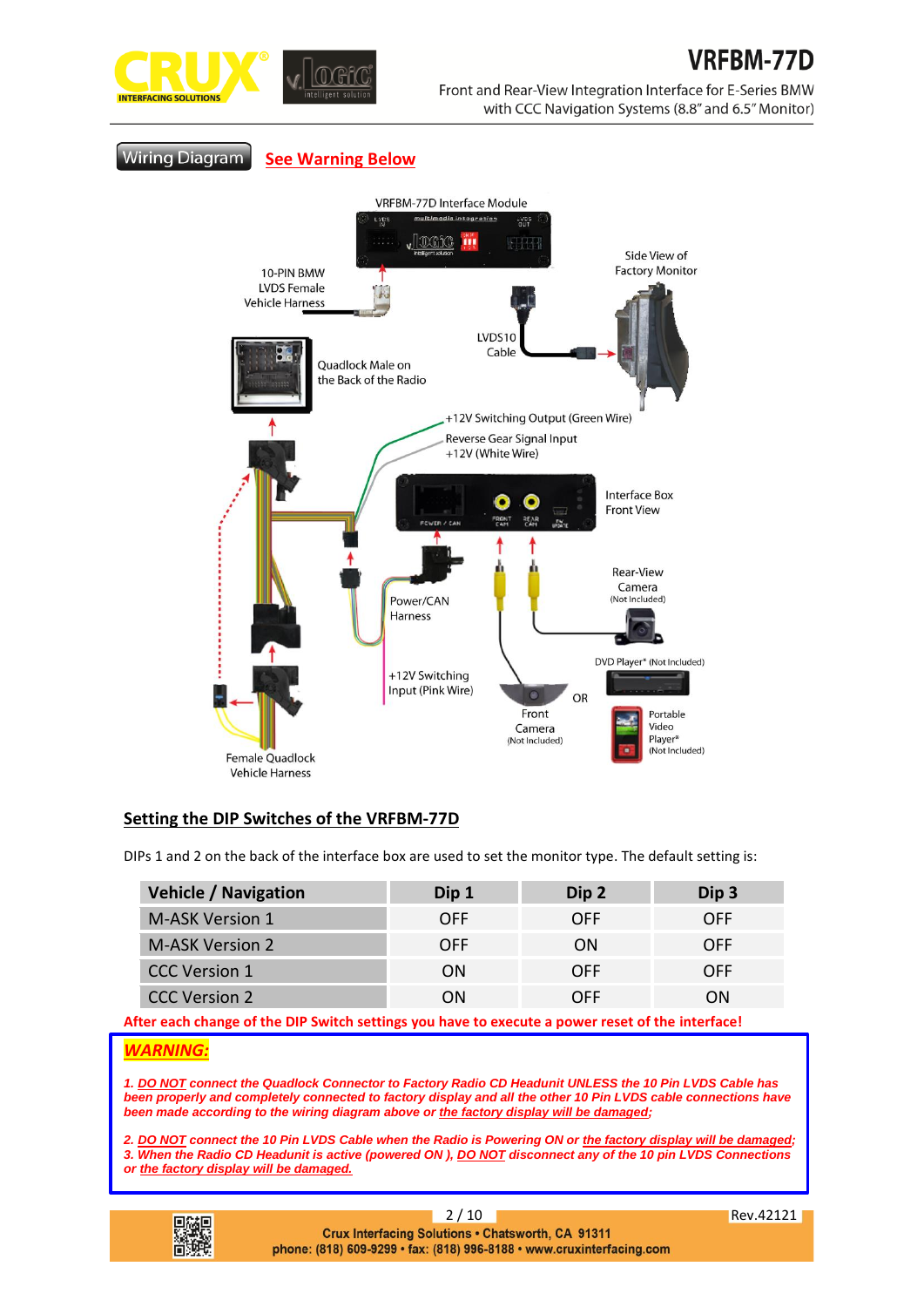

# **RFRM-77D**

Front and Rear-View Integration Interface for E-Series BMW with CCC Navigation Systems (8.8" and 6.5" Monitor)

#### **Connecting the Interface Box and Harnesses**



Remove the female Quadlock connector of the vehicle harness from the rear of the navigation computer.

Remove optical leads from the female Quadlock connector of the vehicle harness and insert them into the female Quadlock connector of BM-77D harness at the same position.

Connect female Quadlock connector of vehicle harness to the male Quadlock connector of BM-77D harness.

**DO NOT** connect the female Quadlock connector of BM-77D to the male Quadlock connector of the navigation radio **UNTIL** the 10-pin LVDS cables are connected or the factory display will be damaged. See next page for 10-Pin LVDS connection before plugging in the female Quadlock connector to the radio.

Connect female 8 pin molex connector of the BM-77D harness to the male 8 pin molex connector of the Power/CAN harness.

Connect the female 12pin Power/CAN harness to the front side of the VRFBM-77D interface box.

## **LEDs of the Interface Box**

**4**

**5**

**6**

**1**

**2**

**3**

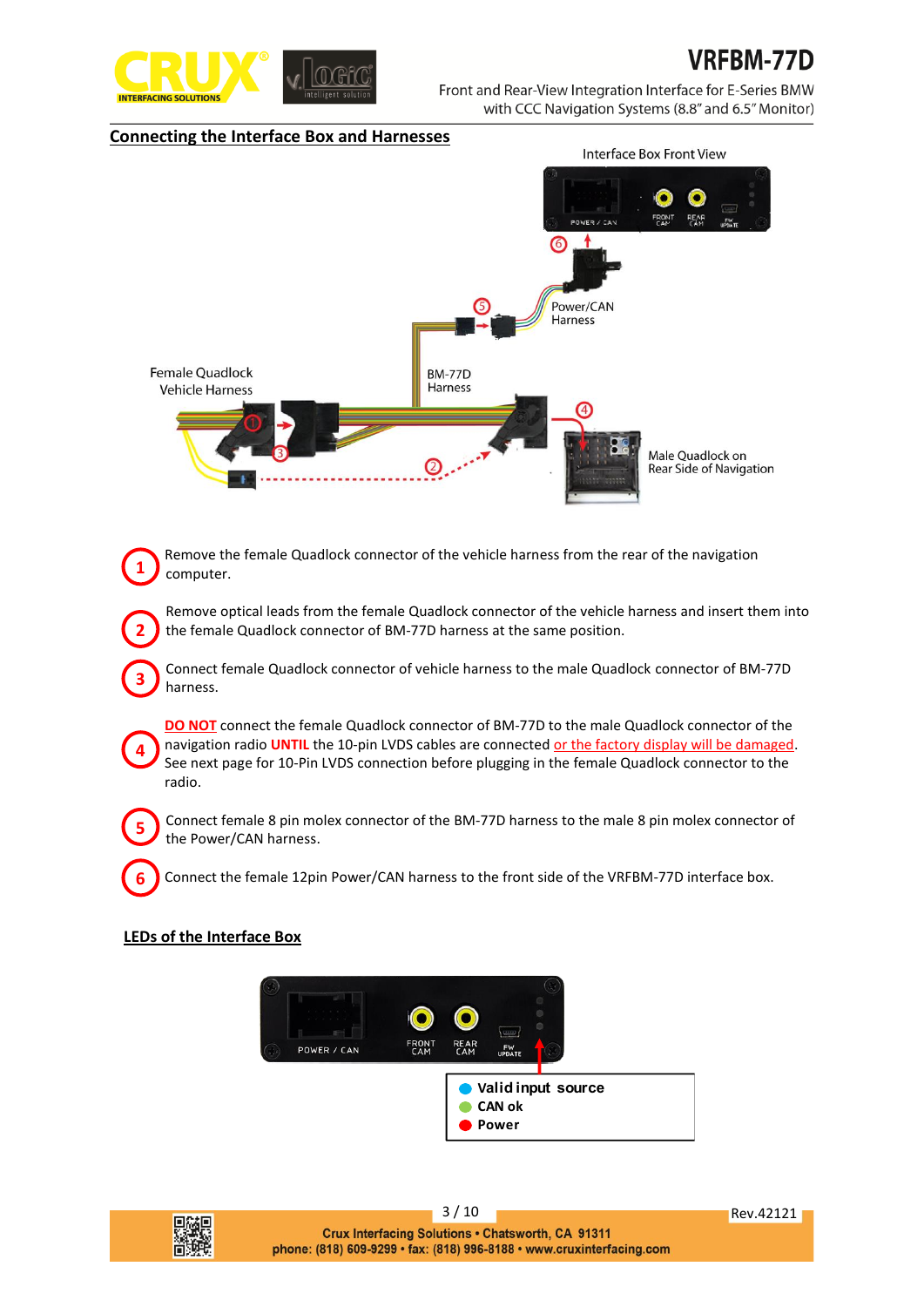

# **LVDS Connection**

**1**

**2**

**3**



Connect the female 10 Pin Micro-Fit connector of the LVDS10 cable the male 10 Pin Micro-Fit connector (LVDS-OUT) on the rear of the VRFBM-77D interface box.

Remove the female 10 Pin BMW LVDS connector of the vehicle harness at the side of the factory monitor and connect it to the male 10pin BMW LVDS connector (LVDS-IN) on the front of the VRFBM-77D interface box.

Connect the female 10 Pin BMW LVDS connector of the LVDS10 cable to the male 10pin BMW LVDS connector of the factory monitor. You can now connect the female Quadlock connector to the back of the radio.

# **Connection to the Aftermarket Front Camera**



4 / 10 Rev.42121 Crux Interfacing Solutions . Chatsworth, CA 91311 phone: (818) 609-9299 · fax: (818) 996-8188 · www.cruxinterfacing.com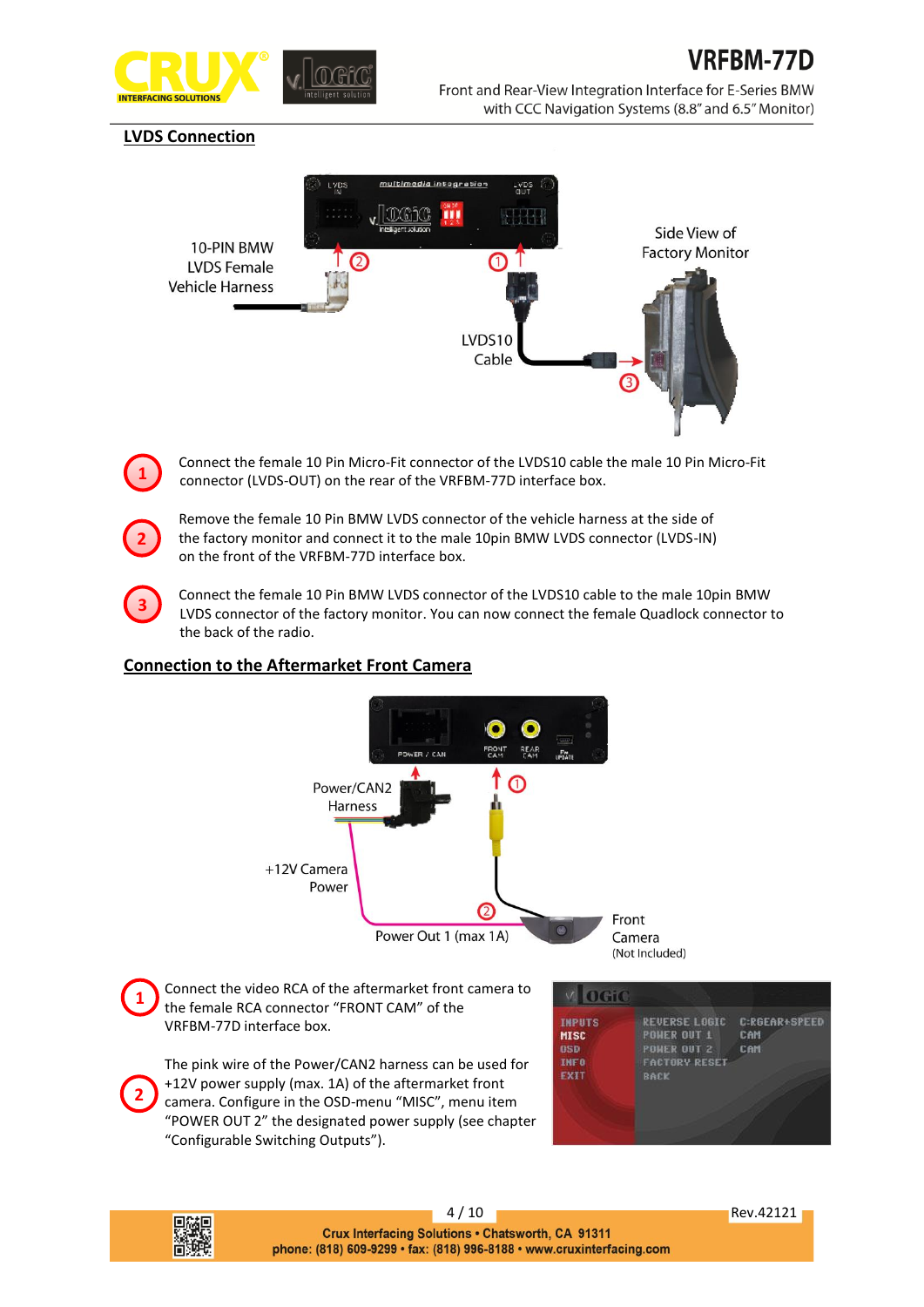

**FRM-77D** Front and Rear-View Integration Interface for E-Series BMW with CCC Navigation Systems (8.8" and 6.5" Monitor)

## **Settings for Connecting an Aftermarket Front Camera**

You have to configure some settings in the OSD-menu's INPUTS and MISC if you want to connect an aftermarket front camera (Operation of the OSD: see chapter "OSD-Operation").

| <b>IMAGE</b><br><b>INPUTS</b> | <b>REARCAM</b><br><b>FRONTCAM</b> | ON<br>ON  |
|-------------------------------|-----------------------------------|-----------|
| <b>OSD</b><br>MISC            | <b>REVERSE LOGIC</b>              | Gear only |
|                               |                                   |           |

| <b>OSD-Menu</b> | <b>Menu Item</b> | <b>Setting</b> | <b>Description</b>                                                                                                  |
|-----------------|------------------|----------------|---------------------------------------------------------------------------------------------------------------------|
| <b>INPUTS</b>   | <b>FRONT CAM</b> | <b>OFF</b>     | No front camera connected                                                                                           |
|                 |                  | <b>ON</b>      | Switches to front camera if parking process is<br>enabled and reverse gear is released                              |
|                 | Reverse Logic    | Intelligent    | For vehicles with PDC button. Enabled while<br>parking process and up to 12 mph or together<br>with PDC if existing |
|                 |                  | Gear only      | For vehicles without PDC button. Enabled while<br>parking process and up to 12 mph.                                 |
|                 |                  | Horizontal     | PDC-display of the vehicle is horizontal                                                                            |
| <b>MISC</b>     | OEM PDC CAR      | Vertical       | PDC-display of the vehicle is vertical                                                                              |

**Note:** You can deactivate the enabled parking process by pressing the iDrive or by enabling other modes (e.g. radio). After deactivation you cannot enable the parking process again until the vehicle is driving faster than 12 mph and the ignition is switched off and on, or the PDC be disabled and enabled again.

# **Connection to the Aftermarket Rear-View Camera**



You have to configure some settings in the OSD-menus INPUTS and MISC if you want to connect an aftermarket rear-view camera (Operation of the OSD: see chapter "OSD-Operation").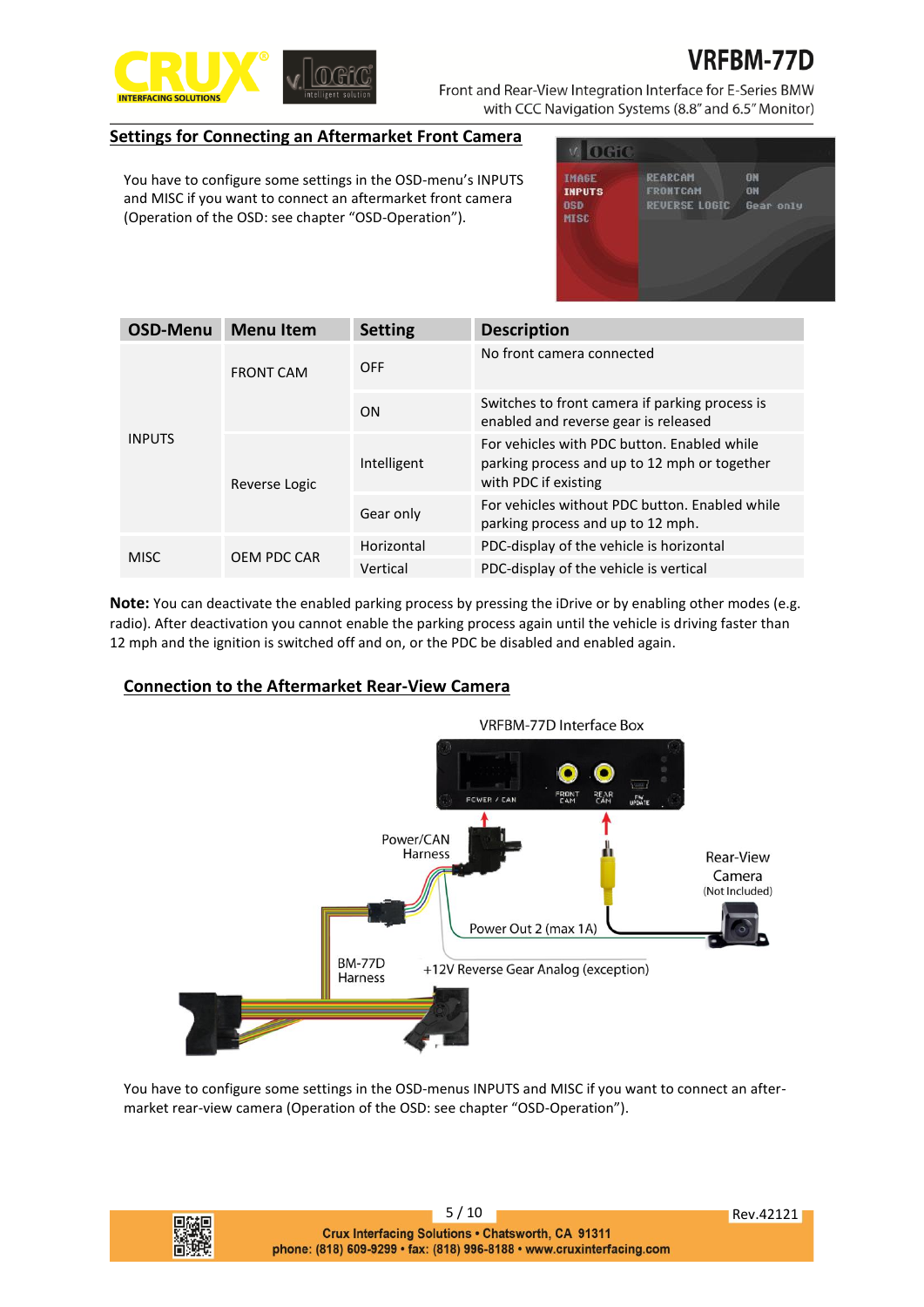

# **VRFBM-77D**

Front and Rear-View Integration Interface for E-Series BMW with CCC Navigation Systems (8.8" and 6.5" Monitor)

| <b>DETC</b>                                         |                                                           |                       |
|-----------------------------------------------------|-----------------------------------------------------------|-----------------------|
| <b>IMAGE</b><br><b>INPUTS</b><br><b>OSD</b><br>MISC | <b>REARCAM</b><br><b>FRONTCAM</b><br><b>REVERSE LOGIC</b> | ON<br>ON<br>Gear only |
|                                                     |                                                           |                       |

| <b>OSD-Menu</b> | <b>Menu Item</b> | <b>Setting</b> | <b>Description</b>                                                                                                                                                       |
|-----------------|------------------|----------------|--------------------------------------------------------------------------------------------------------------------------------------------------------------------------|
| <b>INPUTS</b>   | <b>REAR CAM</b>  | <b>OFF</b>     | No rear-view camera connected                                                                                                                                            |
|                 |                  | ON             | Switches to rear-view camera if reverse gear is engaged<br>and/or PDC-display is displayed                                                                               |
|                 |                  | <b>OEM</b>     | If a factory rear-view camera is connected.<br>Interface turns off, if PDC or reverse gear is enabled<br>and it displays factory rear-view camera and/or PDC-<br>display |
|                 | Reverse Logic    | Intelligent    | For vehicles with PDC button. Enabled while parking<br>process and up to 12 mph or together with PDC if<br>available                                                     |
|                 |                  | Gear only      | For vehicles without PDC button. Enabled while parking<br>process and up to 12 mph.                                                                                      |
| <b>MISC</b>     | OEM PDC CAR      | Horizontal     | PDC-display of the vehicle is horizontal                                                                                                                                 |
|                 |                  | Vertical       | PDC-display of the vehicle is vertical                                                                                                                                   |

**Note:** You can deactivate the enabled parking process by pressing the iDrive or by enabling other modes (e.g. radio). After deactivation you cannot enable the parking process again until the vehicle is diving faster than 12 mph, the ignition is switched off and on or the PDC is disabled and enabled again.

## **Configurable Trigger Outputs**



You can configure the both +12V trigger outputs separately. The Pink wire is POWER OUT 1 and the Green wire is POWER OUT 2.

|   | 6/10                                                                  | <b>Rev.42121</b> |
|---|-----------------------------------------------------------------------|------------------|
| 驪 | <b>Crux Interfacing Solutions • Chatsworth, CA 91311</b>              |                  |
|   | phone: (818) 609-9299 • fax: (818) 996-8188 • www.cruxinterfacing.com |                  |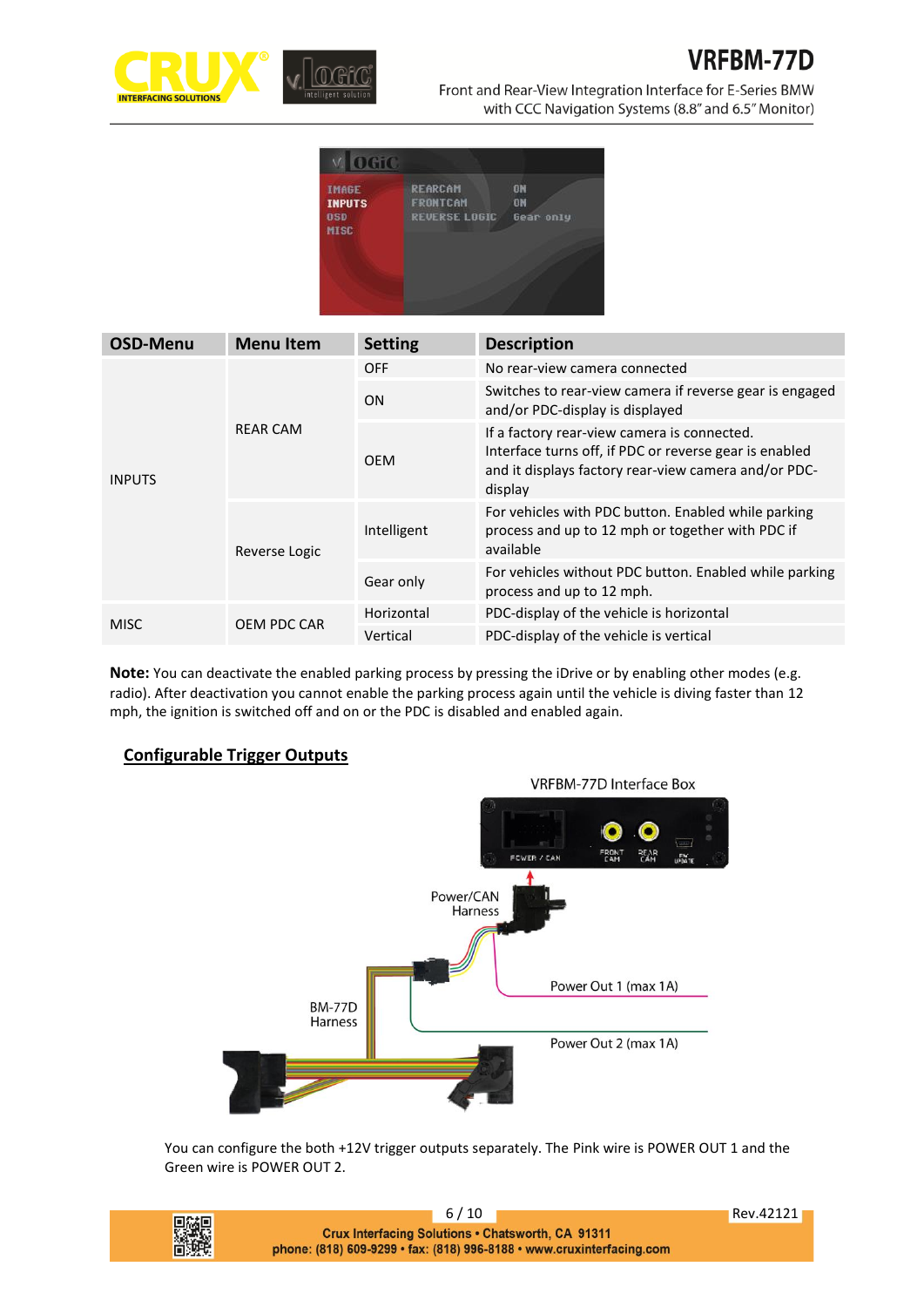

**Note:** You can configure both trigger outputs in the OSD-menu MISC separately (for Operation of the OSD: see chapter "OSD-Operation").

| OSD-<br><b>Menu</b> | <b>Menu</b> Item                  | <b>Setting</b> | <b>Description</b>                                |
|---------------------|-----------------------------------|----------------|---------------------------------------------------|
| <b>MISC</b>         | <b>POWER OUT1</b><br>(Pink Wire)  | CAN            | +12V when the interface is on (Red LED on)        |
|                     |                                   | Ignition       | +12V when ignition is on                          |
|                     |                                   | Rear Cam       | +12V when the rear-view camera input is activated |
|                     |                                   |                |                                                   |
|                     | <b>POWER OUT2</b><br>(Green Wire) | Reverse Gear   | +12V when reverse gear is engaged                 |
|                     |                                   |                |                                                   |
|                     |                                   | <b>OFF</b>     | Trigger output deactivated                        |

#### **Picture Settings**

#### **Picture Format**

You can change the picture format by a **long press** of the **Menu Button (1)** on the BMW iDrive or on the 2-button **(2)** iDrive in Mini while in the respective video mode. The following options are available:

#### **8.8" 24:10 Ultra wide monitor:**

| $\circ$ FULL      | = 24:10 interface full screen mode                                   |
|-------------------|----------------------------------------------------------------------|
| ∘ Zoom            | = 24:10 interface full screen mode zoom                              |
| $\circ$ 16:9      | = 16:9 interface picture central                                     |
| $\circ$ 4:3       | = 4:3 interface picture central                                      |
| $\circ$ AV + LVDS | = 16:9 interface picture on left side, factory picture on right side |
| $\circ$ LVDS + AV | = 16:9 factory picture on left side, interface picture on right side |
|                   |                                                                      |

#### **6.5" 16:9 monitor:**

| ∘ FULL      | = 16:9 interface full screen mode      |
|-------------|----------------------------------------|
| ∘ ZOOM ≀    | = 16:9 interface full screen mode zoom |
| $\circ$ 4:3 | $= 4:3$ interface picture central      |

**Note:** The picture format will be retained for each video source separately.

## **Picture Settings**

You can change the picture settings in the OSD-menu IMAGE (Operation of the OSD: see chapter "OSD-Operation").



◦ Contrast

**2**

◦ Saturation

◦ Hue

◦ Sharpness

**Note:** The picture settings will be retained for each AV-source separately.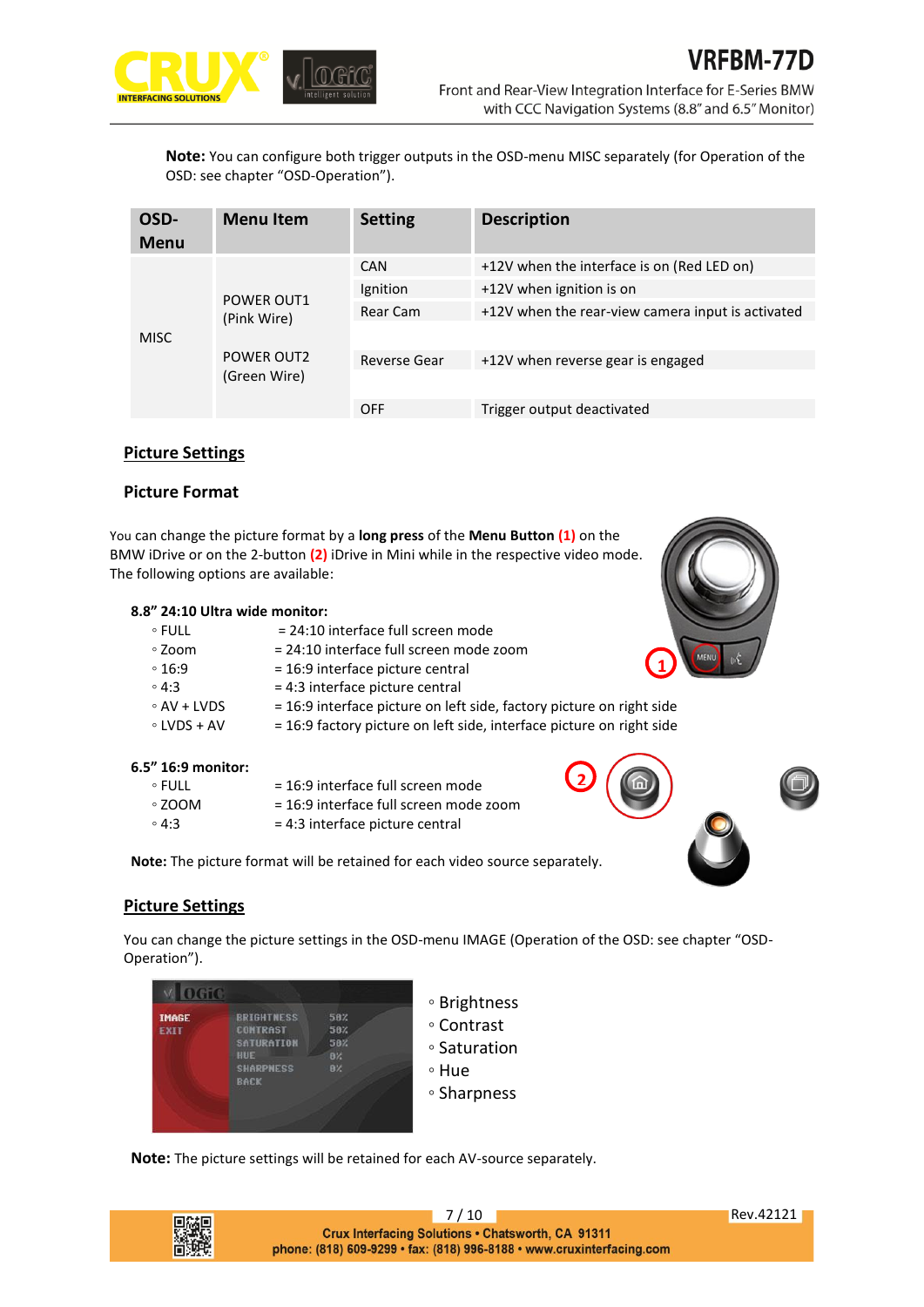

# **Operation**

# **OSD – On-Screen Display**

You can change the basic configurations of the interface in the OSD (On Screen Display).



# **OSD – Operation**

You can control the OSD by iDrive.

# **1- and 2-Button iDrive**



**Note:** If the interface is selected as active video source then the OSD menu is activated via iDrive button "**OK**" (press and hold) **+** "**iDrive-right**". In this OSD menu only image adjustments can be made.

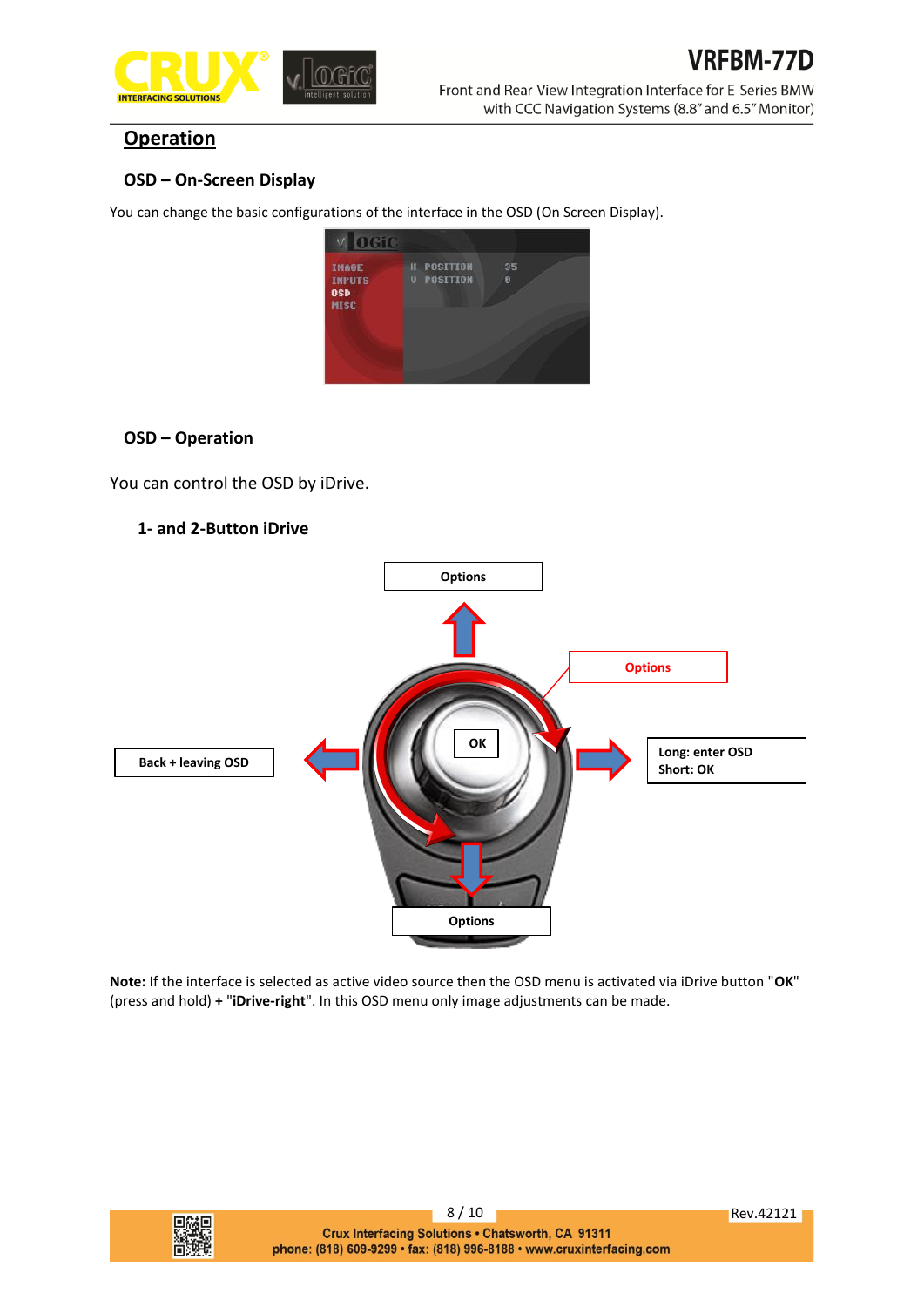

## **2-Button iDrive in Mini**



# **OSD – Additional Setting Options**

The following settings in the OSD-menus OSD and MISC can be configured over and above the described settings in this manual (Operation of the OSD: see chapter "OSD-Operation"):

| neto                                                       |                                        |         | OGIO                                                       |                                                                                                            |                                                                |
|------------------------------------------------------------|----------------------------------------|---------|------------------------------------------------------------|------------------------------------------------------------------------------------------------------------|----------------------------------------------------------------|
| <b>IMAGE</b><br><b>INPUTS</b><br><b>OSD</b><br><b>MISC</b> | <b>H POSITION</b><br><b>U POSITION</b> | 35<br>ø | <b>IMAGE</b><br><b>INPUTS</b><br><b>OSD</b><br><b>MISC</b> | <b>UERSION</b><br><b>POWEROUT1</b><br><b>POWEROUT2</b><br><b>OEMPDC CAR</b><br>UIM<br><b>FACTORY RESET</b> | 1.6 0.0.45<br>CAN<br><b>RearCam</b><br>Horizontal<br><b>DN</b> |

| OSD-Menu                                                         | <b>Menu Item</b>          | <b>Setting</b>   | <b>Description</b>              |
|------------------------------------------------------------------|---------------------------|------------------|---------------------------------|
|                                                                  | <b>H POSITION</b>         | $0 - x \times x$ | Horizontal position of the OSD  |
|                                                                  | V POSITION                | $0 - x \times x$ | Vertical position of the OSD    |
| X.XX.XX<br><b>VERSION</b><br><b>MISC</b><br><b>FACTORY RESET</b> |                           |                  | Displays the current SW-version |
|                                                                  | Reset to Factory Settings |                  |                                 |